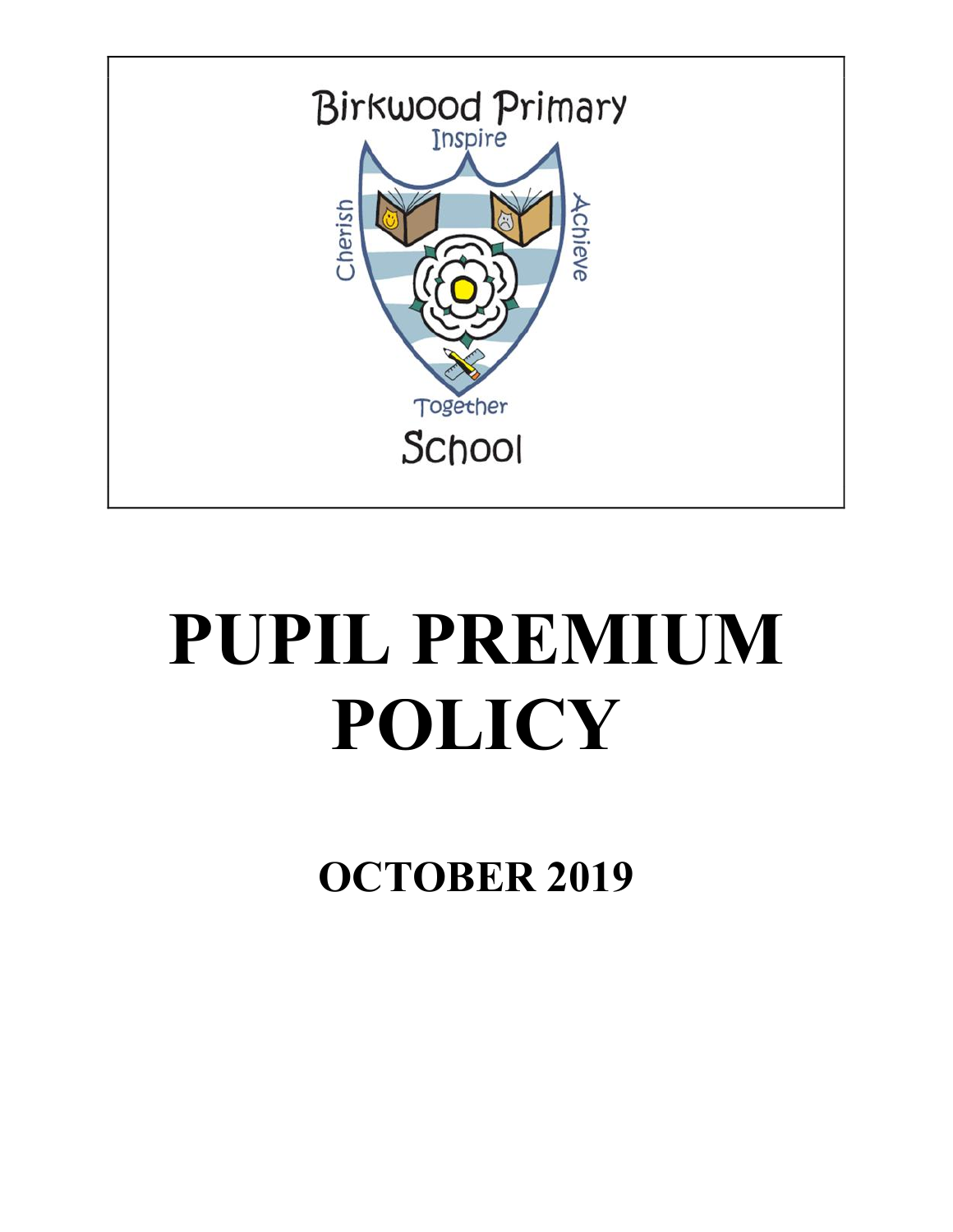## **Background**

The Pupil Premium is a Government initiative providing additional funding to schools to support specific groups of children who are vulnerable to possible underachievement. These include pupils who are entitled to **Free School Meals**; those looked after by the Local Authority, those subject to special guardianship and children of armed service personnel or pupils who have been classified in one of the categories over the past 6 years (Ever6). The premium is provided in order to support these pupils in reaching their potential.

The Government are not dictating how schools should spend this money, but are clear that schools will need to employ the strategies that they know will support their pupils to increase their attainment and 'close the gap'. Schools will be accountable for closing the gap and school's performance tables include measures that show the attainment of pupils who receive the pupil premium compared with their peers.

In order to meet the Government's requirements, the Governing Body of Birkwood Primary School will ensure that provision is made which secures the teaching and learning opportunities that meet the needs of all pupils. Our SDP priorities in the academic year 2019/20 are:

| Priority 1 Aim: | To further raise standards across all Curriculum areas |
|-----------------|--------------------------------------------------------|
|                 | (Quality of Education).                                |

**Priority 2 Additional Aims**: Behaviour Support (Behaviour and Attitudes), wider school to school support and BeWell@Work Award.

Priority 1, includes provision for the disadvantaged; it is also a priority within our Self Evaluation Form SEF.

As part of the additional provision for pupils who are vulnerable to possible underachievement, the Governors of Birkwood Primary will ensure that the needs of lower achieving pupils are adequately assessed and addressed through termly pupil progress meetings.

In making provision for children who are falling behind, the Governors recognise that not all children who receive free school meals will be disadvantaged.

The Governors also recognise that not all pupils who are disadvantaged are registered or qualify for free school meals. The Governors reserve the right to allocate the Pupil Premium funding to support any pupil or groups of pupils identified as being vulnerable or falling behind.

The range of provision includes:

- Keeping class sizes small in Foundation Stage 2
- Inclusion Leader and PSA support for hard to reach families
- Facilitating pupils' access to the curriculum and the Arts
- Additional targeted support and interventions
- Additional learning resources, including outdoor provision for Early Years and Foundation Stage
- Targeted support from our newly appointed Behaviour Support Learning Mentor

The attainment and progress of Pupil Premium children, will be reported to the Standards and Governors' Personnel and Curriculum Committee.